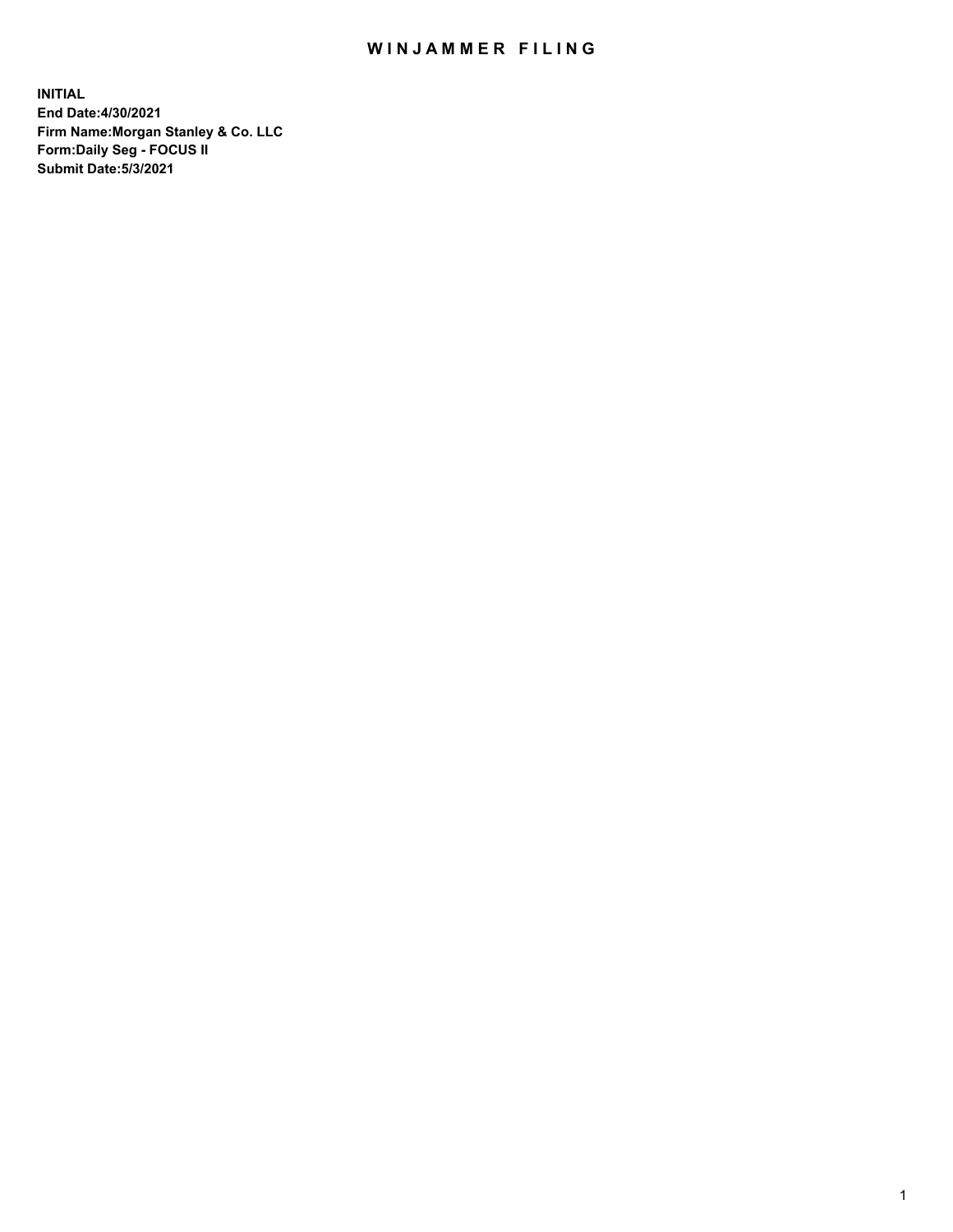**INITIAL End Date:4/30/2021 Firm Name:Morgan Stanley & Co. LLC Form:Daily Seg - FOCUS II Submit Date:5/3/2021 Daily Segregation - Cover Page**

| Name of Company                                                                                                                                                                                                                                                                                                                | Morgan Stanley & Co. LLC                                    |
|--------------------------------------------------------------------------------------------------------------------------------------------------------------------------------------------------------------------------------------------------------------------------------------------------------------------------------|-------------------------------------------------------------|
| <b>Contact Name</b>                                                                                                                                                                                                                                                                                                            | <b>Ikram Shah</b>                                           |
| <b>Contact Phone Number</b>                                                                                                                                                                                                                                                                                                    | 212-276-0963                                                |
| <b>Contact Email Address</b>                                                                                                                                                                                                                                                                                                   | Ikram.shah@morganstanley.com                                |
| FCM's Customer Segregated Funds Residual Interest Target (choose one):<br>a. Minimum dollar amount: ; or<br>b. Minimum percentage of customer segregated funds required:% ; or<br>c. Dollar amount range between: and; or<br>d. Percentage range of customer segregated funds required between:% and%.                         | 235,000,000<br><u>0</u><br>0 <sup>0</sup><br>00             |
| FCM's Customer Secured Amount Funds Residual Interest Target (choose one):<br>a. Minimum dollar amount: ; or<br>b. Minimum percentage of customer secured funds required:% ; or<br>c. Dollar amount range between: and; or<br>d. Percentage range of customer secured funds required between:% and%.                           | 140,000,000<br><u>0</u><br>0 <sub>0</sub><br>0 <sub>0</sub> |
| FCM's Cleared Swaps Customer Collateral Residual Interest Target (choose one):<br>a. Minimum dollar amount: ; or<br>b. Minimum percentage of cleared swaps customer collateral required:% ; or<br>c. Dollar amount range between: and; or<br>d. Percentage range of cleared swaps customer collateral required between:% and%. | 92,000,000<br><u>0</u><br>0 Q<br>0 <sub>0</sub>             |

Attach supporting documents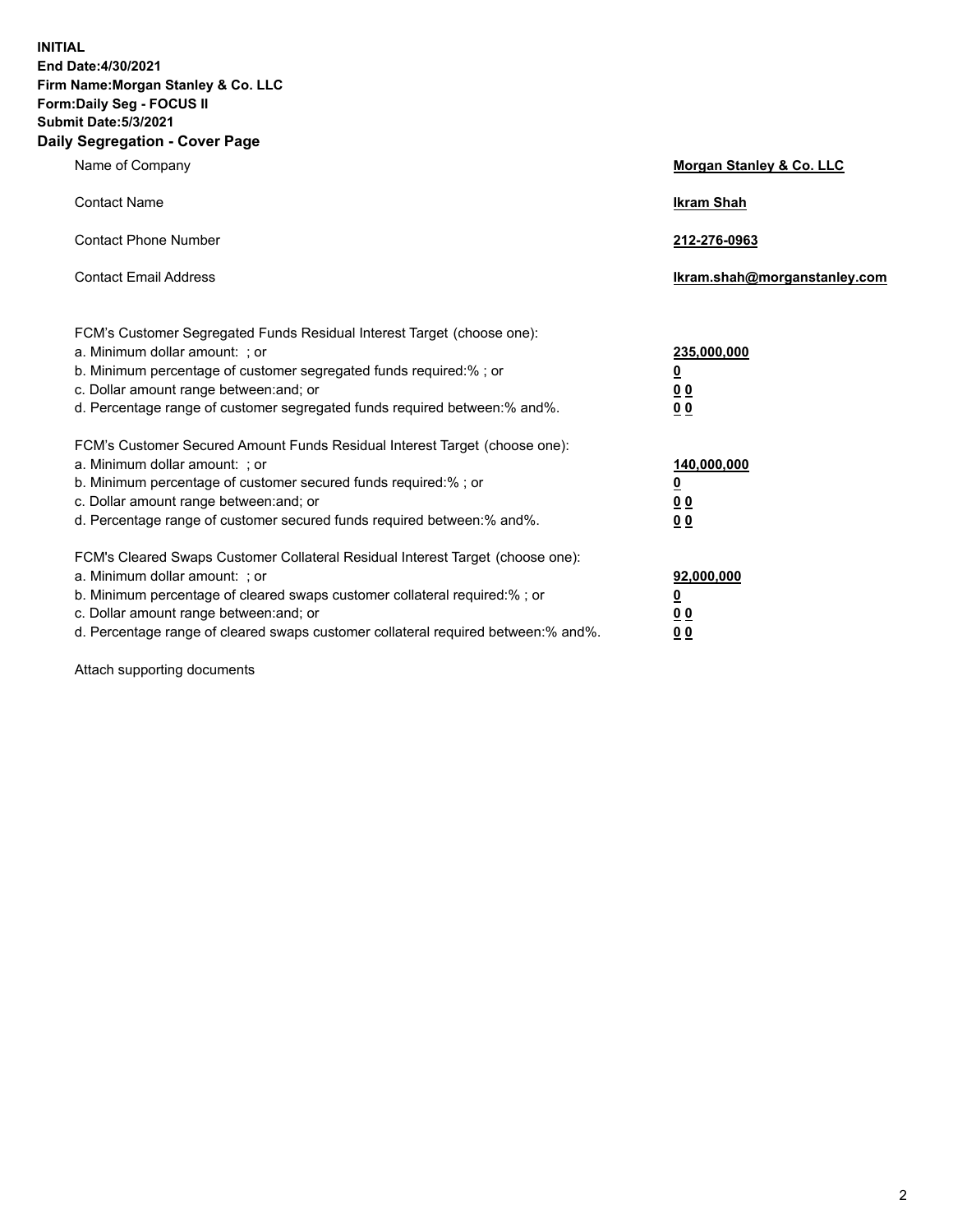| <b>INITIAL</b> | End Date: 4/30/2021<br>Firm Name: Morgan Stanley & Co. LLC<br>Form: Daily Seg - FOCUS II<br><b>Submit Date: 5/3/2021</b><br><b>Daily Segregation - Secured Amounts</b> |                                                        |
|----------------|------------------------------------------------------------------------------------------------------------------------------------------------------------------------|--------------------------------------------------------|
|                | Foreign Futures and Foreign Options Secured Amounts                                                                                                                    |                                                        |
|                | Amount required to be set aside pursuant to law, rule or regulation of a foreign                                                                                       | $0$ [7305]                                             |
| 1.             | government or a rule of a self-regulatory organization authorized thereunder<br>Net ledger balance - Foreign Futures and Foreign Option Trading - All Customers        |                                                        |
|                | A. Cash                                                                                                                                                                | 4,587,034,761 [7315]                                   |
|                | B. Securities (at market)                                                                                                                                              | 2,110,272,482 [7317]                                   |
| 2.             | Net unrealized profit (loss) in open futures contracts traded on a foreign board of trade                                                                              | 869,916,500 [7325]                                     |
| 3.             | Exchange traded options                                                                                                                                                |                                                        |
|                | a. Market value of open option contracts purchased on a foreign board of trade                                                                                         | 30,239,769 [7335]                                      |
|                | b. Market value of open contracts granted (sold) on a foreign board of trade                                                                                           | -25,913,955 [7337]                                     |
| 4.<br>5.       | Net equity (deficit) (add lines 1. 2. and 3.)<br>Account liquidating to a deficit and account with a debit balances - gross amount                                     | 7,571,549,557 [7345]<br>46,318,757 [7351]              |
|                | Less: amount offset by customer owned securities                                                                                                                       | -44,734,766 [7352] 1,583,991<br>[7354]                 |
| 6.             | Amount required to be set aside as the secured amount - Net Liquidating Equity<br>Method (add lines 4 and 5)                                                           | 7,573,133,548 [7355]                                   |
| 7.             | Greater of amount required to be set aside pursuant to foreign jurisdiction (above) or line<br>6.                                                                      | 7,573,133,548 [7360]                                   |
|                | FUNDS DEPOSITED IN SEPARATE REGULATION 30.7 ACCOUNTS                                                                                                                   |                                                        |
| 1.             | Cash in banks                                                                                                                                                          |                                                        |
|                | A. Banks located in the United States<br>B. Other banks qualified under Regulation 30.7                                                                                | 730,531,624 [7500]<br>511,060,770 [7520] 1,241,592,394 |
|                |                                                                                                                                                                        | [7530]                                                 |
| 2.             | Securities                                                                                                                                                             |                                                        |
|                | A. In safekeeping with banks located in the United States                                                                                                              | 457,138,701 [7540]                                     |
|                | B. In safekeeping with other banks qualified under Regulation 30.7                                                                                                     | 44,637,923 [7560] 501,776,624<br>[7570]                |
| 3.             | Equities with registered futures commission merchants                                                                                                                  |                                                        |
|                | A. Cash<br><b>B.</b> Securities                                                                                                                                        | 19,920,328 [7580]<br>$0$ [7590]                        |
|                | C. Unrealized gain (loss) on open futures contracts                                                                                                                    | -1,586,692 <sup>[7600]</sup>                           |
|                | D. Value of long option contracts                                                                                                                                      | $0$ [7610]                                             |
|                | E. Value of short option contracts                                                                                                                                     | 0 [7615] 18,333,636 [7620]                             |
| 4.             | Amounts held by clearing organizations of foreign boards of trade                                                                                                      |                                                        |
|                | A. Cash                                                                                                                                                                | $0$ [7640]                                             |
|                | <b>B.</b> Securities                                                                                                                                                   | $0$ [7650]                                             |
|                | C. Amount due to (from) clearing organization - daily variation<br>D. Value of long option contracts                                                                   | $0$ [7660]<br>$0$ [7670]                               |
|                | E. Value of short option contracts                                                                                                                                     | 0 [7675] 0 [7680]                                      |
| 5.             | Amounts held by members of foreign boards of trade                                                                                                                     |                                                        |
|                | A. Cash                                                                                                                                                                | 3,543,012,601 [7700]                                   |
|                | <b>B.</b> Securities                                                                                                                                                   | 1,608,495,858 [7710]                                   |
|                | C. Unrealized gain (loss) on open futures contracts                                                                                                                    | 871,503,192 [7720]                                     |
|                | D. Value of long option contracts                                                                                                                                      | 30,239,769 [7730]                                      |
|                | E. Value of short option contracts                                                                                                                                     | -25,913,955 [7735] 6,027,337,465<br>$[7740]$           |
| 6.             | Amounts with other depositories designated by a foreign board of trade                                                                                                 | $0$ [7760]                                             |
| 7.<br>8.       | Segregated funds on hand<br>Total funds in separate section 30.7 accounts                                                                                              | $0$ [7765]<br>7,789,040,119 [7770]                     |
| 9.             | Excess (deficiency) Set Aside for Secured Amount (subtract line 7 Secured Statement                                                                                    | 215,906,571 [7380]                                     |

- Page 1 from Line 8) 10. Management Target Amount for Excess funds in separate section 30.7 accounts **140,000,000** [7780]
- 11. Excess (deficiency) funds in separate 30.7 accounts over (under) Management Target **75,906,571** [7785]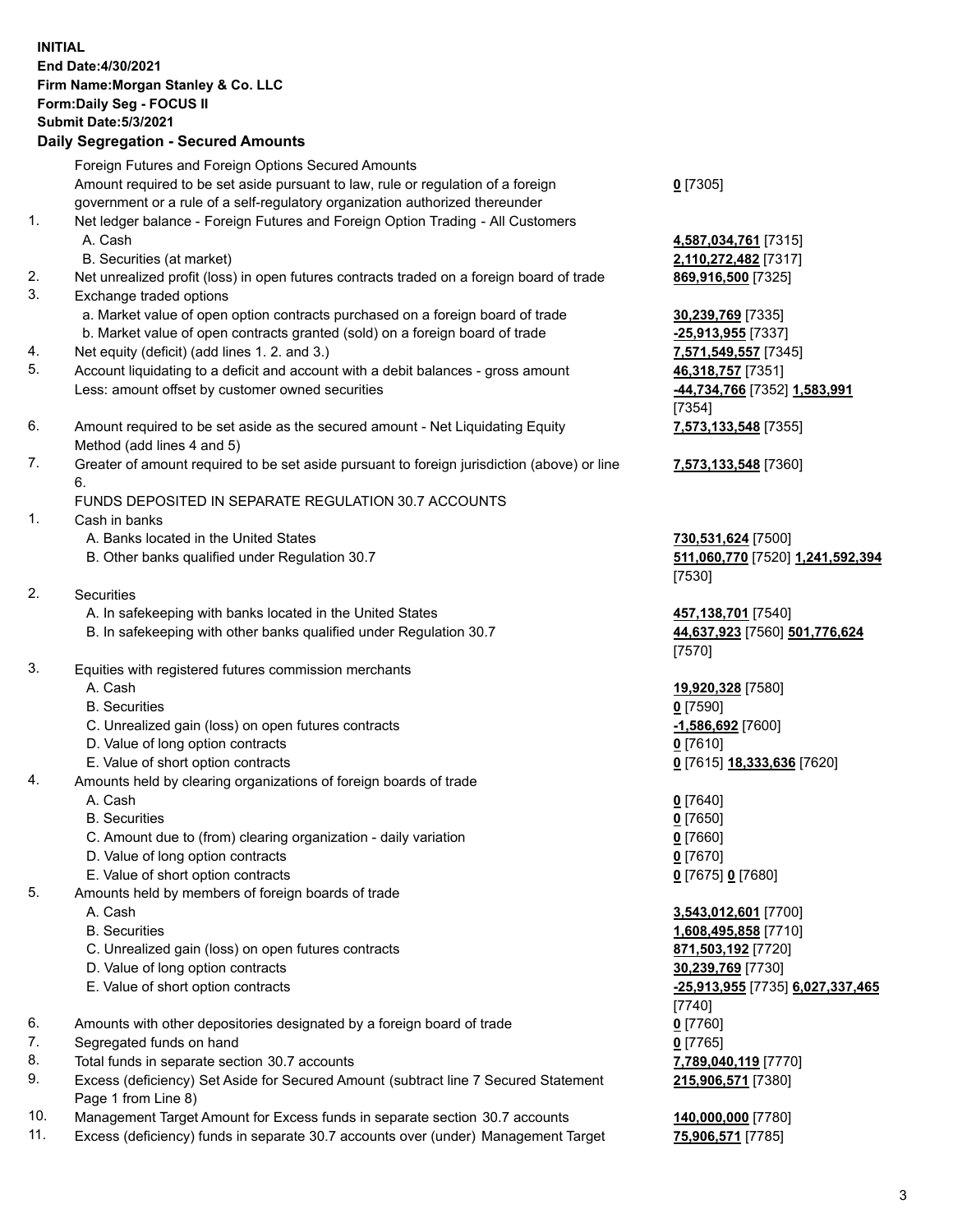|     | <b>INITIAL</b>                                                                                 |                                   |
|-----|------------------------------------------------------------------------------------------------|-----------------------------------|
|     | End Date: 4/30/2021                                                                            |                                   |
|     | Firm Name: Morgan Stanley & Co. LLC                                                            |                                   |
|     | Form: Daily Seg - FOCUS II                                                                     |                                   |
|     | <b>Submit Date: 5/3/2021</b>                                                                   |                                   |
|     | Daily Segregation - Segregation Statement                                                      |                                   |
|     | SEGREGATION REQUIREMENTS(Section 4d(2) of the CEAct)                                           |                                   |
| 1.  | Net ledger balance                                                                             |                                   |
|     | A. Cash                                                                                        | 13,152,403,273 [7010]             |
|     | B. Securities (at market)                                                                      | 8,143,557,682 [7020]              |
| 2.  | Net unrealized profit (loss) in open futures contracts traded on a contract market             | 3,690,912,619 [7030]              |
| 3.  | Exchange traded options                                                                        |                                   |
|     | A. Add market value of open option contracts purchased on a contract market                    | 814,010,211 [7032]                |
|     | B. Deduct market value of open option contracts granted (sold) on a contract market            | -346,428,569 [7033]               |
| 4.  | Net equity (deficit) (add lines 1, 2 and 3)                                                    | 25,454,455,216 [7040]             |
| 5.  | Accounts liquidating to a deficit and accounts with                                            |                                   |
|     | debit balances - gross amount                                                                  | 435,831,896 [7045]                |
|     | Less: amount offset by customer securities                                                     | 435,267,476 [7047] 564,420 [7050] |
| 6.  | Amount required to be segregated (add lines 4 and 5)                                           | 25,455,019,636 [7060]             |
|     | FUNDS IN SEGREGATED ACCOUNTS                                                                   |                                   |
| 7.  | Deposited in segregated funds bank accounts                                                    |                                   |
|     | A. Cash                                                                                        | 3,003,421,578 [7070]              |
|     | B. Securities representing investments of customers' funds (at market)                         | $0$ [7080]                        |
|     | C. Securities held for particular customers or option customers in lieu of cash (at            | 2,093,979,105 [7090]              |
|     | market)                                                                                        |                                   |
| 8.  | Margins on deposit with derivatives clearing organizations of contract markets                 |                                   |
|     | A. Cash                                                                                        | 14,157,673,727 [7100]             |
|     | B. Securities representing investments of customers' funds (at market)                         | $0$ [7110]                        |
|     | C. Securities held for particular customers or option customers in lieu of cash (at<br>market) | 6,049,578,577 [7120]              |
| 9.  | Net settlement from (to) derivatives clearing organizations of contract markets                | 56,201,311 [7130]                 |
| 10. | Exchange traded options                                                                        |                                   |
|     | A. Value of open long option contracts                                                         | 814,010,211 [7132]                |
|     | B. Value of open short option contracts                                                        | -346,428,569 [7133]               |
| 11. | Net equities with other FCMs                                                                   |                                   |
|     | A. Net liquidating equity                                                                      | 12,761,396 [7140]                 |
|     | B. Securities representing investments of customers' funds (at market)                         | $0$ [7160]                        |
|     | C. Securities held for particular customers or option customers in lieu of cash (at            | $0$ [7170]                        |
|     | market)                                                                                        |                                   |
| 12. | Segregated funds on hand                                                                       | $0$ [7150]                        |
| 13. | Total amount in segregation (add lines 7 through 12)                                           | 25,841,197,336 [7180]             |
| 14. | Excess (deficiency) funds in segregation (subtract line 6 from line 13)                        | 386,177,700 [7190]                |
| 15. | Management Target Amount for Excess funds in segregation                                       | 235,000,000 [7194]                |
| 16. | Excess (deficiency) funds in segregation over (under) Management Target Amount                 | 151,177,700 [7198]                |

16. Excess (deficiency) funds in segregation over (under) Management Target Amount Excess